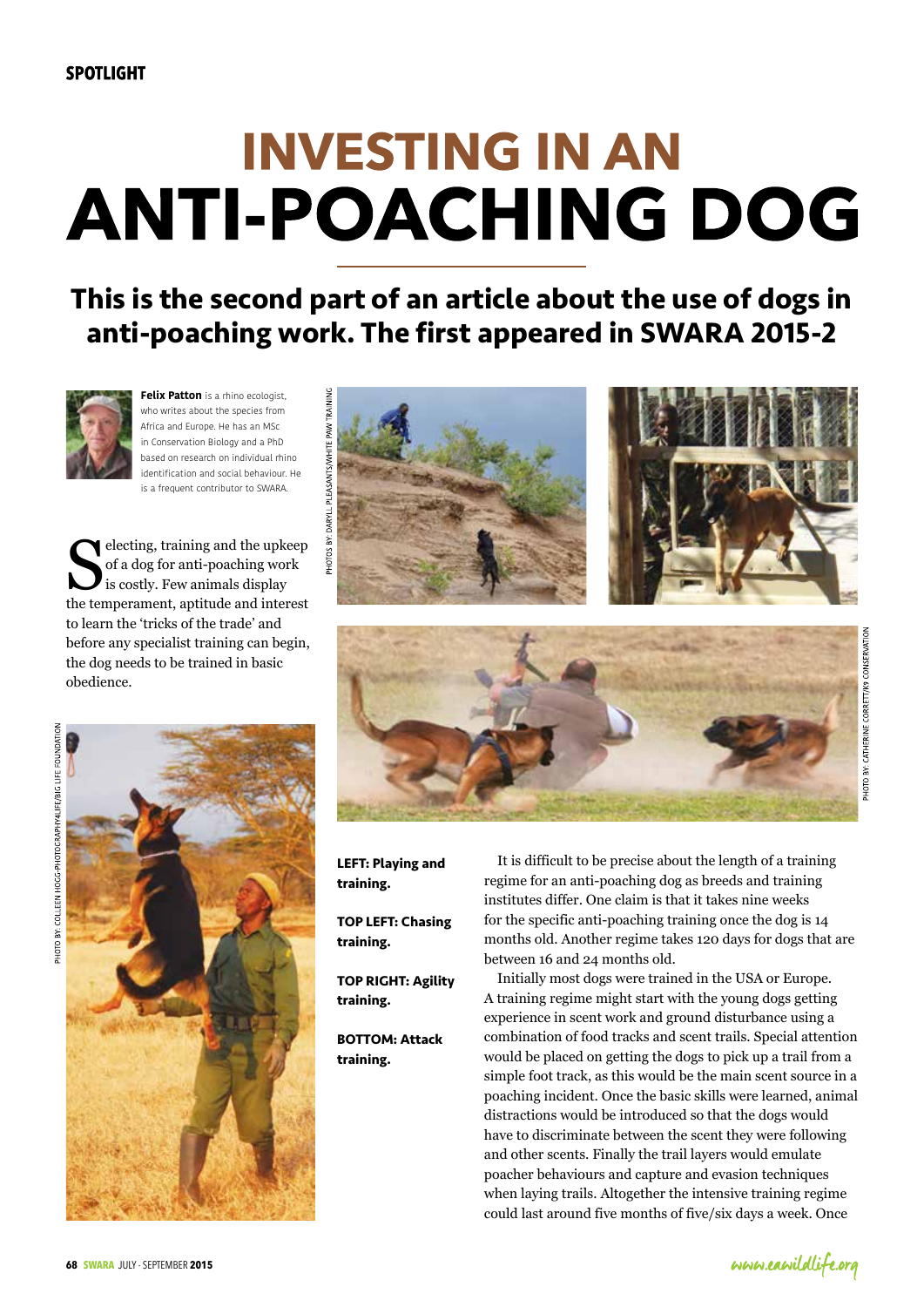## **SPOTLIGHT**



in Africa, training has to continue in the habitat, climate and obstacles, such as water and fire, which the dog will confront.

Clearly it is of value to have the dogs bred and brought up in the country where they will work so that they are accustomed with the environment from birth. In 1998, Ol Jogi was the first ranch in Kenya to bring in two bloodhound sniffer dogs from the United States. They subsequently brought in a further two from the USA and successfully bred two litters. Ol Jogi have kept some of the pups and donated dogs and training to several other organisations including Lewa Nature Conservancy, Ol Pejeta Conservancy, Oserian Development Company Ltd, Colceccio Ranch, Mugie Ranch, Ol Donyo Waas in the Chyulu Hills, The Mara Triangle, Shompole and the Kenya Wildlife Service. Some of these reserves are now running breeding programmes using imported dogs. This will also help reduce costs.

Of course it is not just the dog that has to be trained, the handler too needs training - both before it meets their dog and afterwards.

The initial training has to cover basic line handling, scent theory, training techniques, reading the dog, environmental impact on







**TOP LEFT: All conditions training.**

**TOP RIGHT: Line training.**

**BELOW RIGHT: Specialist kennel facilities.**

trails, and how to set up and mark training trails. In addition, nutrition, grooming, kennel maintenance and basic first aid are essential. Trainee handlers spend time each day feeding and grooming their dogs, learning how to approach and praise them. A critical skill all handlers must learn is to read the dog's body language and to get the feel of how to work a line.

An additional cost of keeping dogs for antipoaching work is the need to train a number of other people in crime scene preservation so that the dog is not confused by a host of scents that do not belong to the poacher. Park management, lodge managers, field guides/rangers and all resident security personnel need to be taught how to approach and treat a crime scene and to understand the methods of preserving it.

Dedicated kennelling facilities of appropriate size, secure (from predators) with shelter from the elements and a sleeping area are essential.

> An additional area for health care is advised. Kennels have to be cleaned daily.

Adult working dogs are normally fed commercial dog food

**The latest technology being used is FIDO head gear, a digital video camera harnessed on the head which films what the dog can see and is displayed on a screen which the handler has.**

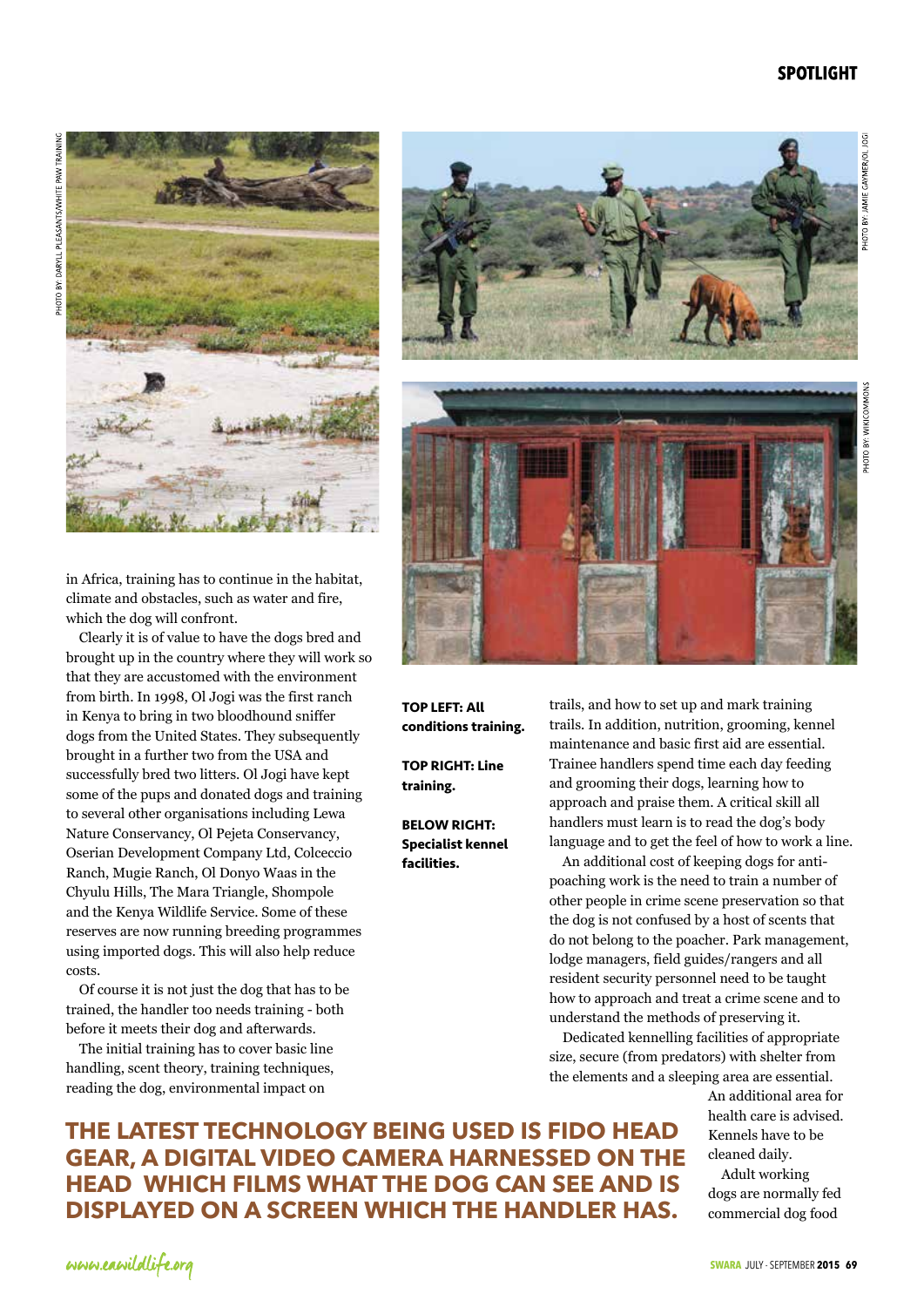# **SPOTLIGHT**









pellets between 450g to 700g, once a day and/or quality fresh dog meat.

Veterinary care is essential to keep working dogs in optimal condition to perform their duties. They need to be vaccinated once per year and de– wormed three times per year. To ensure they are protected against external parasites, such as ticks, lice, flies and fleas, they need to be dipped at least once per week.

Anti-poaching dogs need protective gear to shield them from armed poachers. Ballistic body armour is stabproof, kick and punch-proof and also ballistic to AK-47 gunfire with plates in it. The latest technology being used is FIDO head gear, a digital video camera harnessed on the head which films what the dog can see and is displayed on a screen which the handler has. It can be equipped with night vision and a GPS system.

What do all these requirements add up to? While there are so many variations in anti-poaching dog units, it is difficult to show an example costings. The figures to the right give an indication of what can be the case.

Clearly the start-up and running costs of a dog unit are a significant investment but their value in antipoaching work is immense.

#### **Cost of a trained dog** \$3,500 to 9,500 depending on

breed/skill required **Cost of handler training** \$3,000 to certificate level **Cost of kennel & equipment** \$1,500

**TOTAL START UP** \$8,000 to \$14,000

#### **Annual running cost Food**

\$1,000 high quality special dog food **Veterinary and medical** \$250 general health, non-emergency **Tick and flea control** \$150 **Handler salary**

\$3,700 quoted cost of one handler **TOTAL RECURRING**

\$5,100 per dog

#### **Additional items**

**Ballistic Armour** \$900 bullet and stab resistant **Patrol kit** \$550 for grooming and training **Working dog kit** \$1,000 **Canine first aid kit**

\$180 for field use **Camera system**

\$5,000 back or chest mounted, B&W camera works in low light

**Camera system** \$1,000 head mounted, B&W low grade

#### **Camera system FIDO**

\$15,000 head mounted, colour with handler colour monitor

**TOTAL ADDITIONAL** \$3,000 to \$18,000

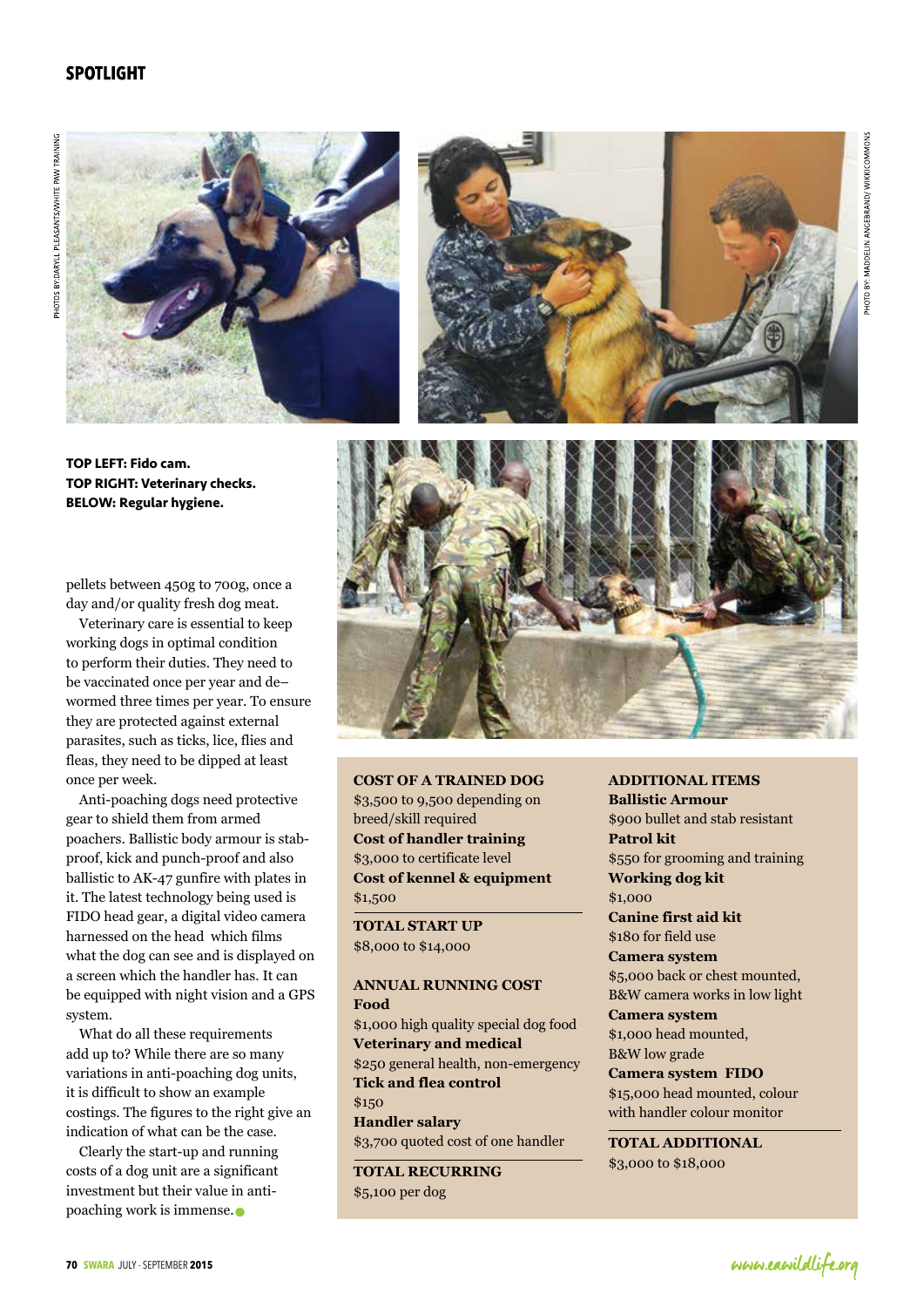# Anti-poaching dogs at work - some success stories

# **KENYA**

In June 2009, a tracker dog unit was introduced in the Mara Triangle at the Ngiro-are Outpost, near the Tanzanian border. Poaching for the commercial bushmeat trade, indiscriminate killings using illegal snares and hunting with spears and bows and arrows was decimating the wildlife. Cattle theft by rustlers from across the border was also serious. Effective protection





required the arrest of all individuals in a poaching gang. The dog unit, now with six bloodhounds, has led to a higher success rate in arrests making poaching and rustling a less viable source of income.

Two ivory and firearms detection dogs have been introduced to inspect incoming and outgoing vehicles for contraband.

**LEFT: Tracking in the Mara Triangle. RIGHT: Mara Triangle bloodhound and handler.**

### **TANZANIA**

Big Life tracker dogs are the first to be used in Tanzania for wildlife conservation and have been a great success. A patrol team found a rhino trail littered with cable snares that had been set the day before. The ground in the area was mainly lava rock and impossible for conventional tracking so the dogs were bought in. Four hours later, the dogs led the rangers to a small hut on a farm. On searching the hut, the rangers found more snares, poisoned arrows and a gin trap. This single operation would have saved many animals.

In another incident, the Chief Park Warden of Tarangire National Park called for support after an elephant had been shot and the park terrain made it difficult to follow the poachers tracks. The dog team arrived in the late afternoon and set off on the trail, which wound in and out of the park, through a village and back again. The scent was lost when a large herd of cattle crossed the path of the poachers' tracks.

Next morning the dogs set off with a new strategy to pass by every village and, through a process of elimination, reduce the possible options. In each village, young men were lined up and the dogs "interrogated" them via scenting, one by one. In the town of Makuyuni, the scent was picked up again but the tracks disappeared where the poachers had boarded a car. Within half an hour, a vehicle was intercepted with three men not from the area. The dogs were called in for another line-up and picked out both men.



**TOP LEFT: Rocky on a track. TOP RIGHT: Dog tracking. BELOW: The Dog unit.**